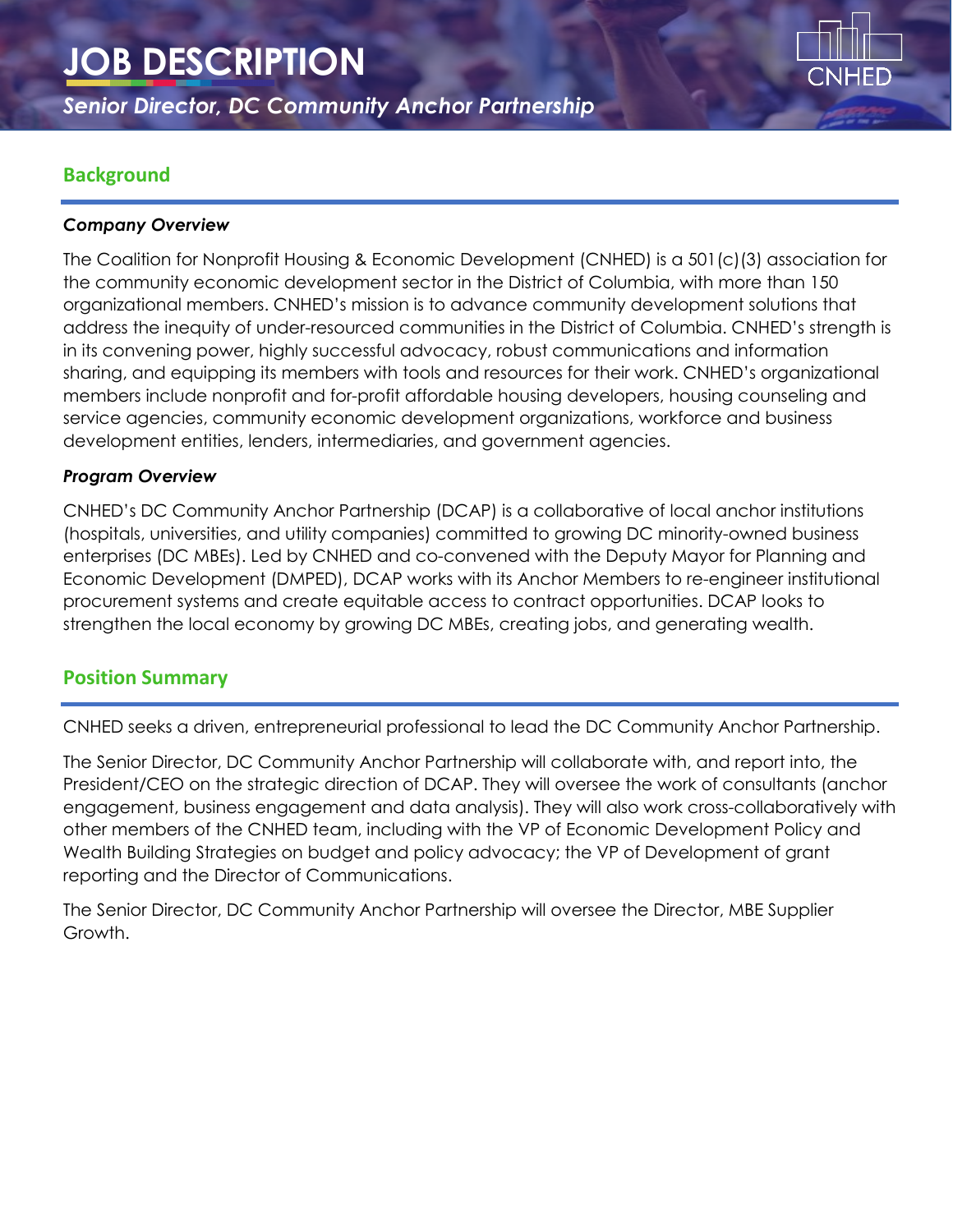## **Primary Duties and Responsibilities**

#### *Program leadership & Relationship management*

- Lead strategic direction and day-to-day operations of high-impact, high-visibility systems change initiative
- Hire, manage, and evaluate program team, including Director, MBE Supplier Growth as well as consultants (anchor engagement, business engagement and data analysis)
- In collaboration with President/CEO, manage and grow relationships with university, hospital and utility company leadership staff (Procurement, Government & Community Affairs, major internal buyers, etc.)
- Manage and grow relationships with key prime contractors to drive subcontracting with DC minority-owned businesses
- In collaboration with VP, Economic Development Policy and Wealth Building Strategies, develop and implement strategy for collaboration with community partners (business support organizations, capital providers and District agencies) to advance DCAP goals and priorities
- Co-facilitate triannual Community Advisory Board meetings and Procurement Working Group meetings to align partners towards shared vision and promote peer learning
- Participate in and represent CNHED at national conferences, local convenings, and peer networks to promote impact, best practice learning, and continuous improvement

#### *DCAP Anchor Member engagement*

- Oversee execution of annual Anchor Member data analysis reporting and action planning process, in collaboration with program team and consultants
- Project manage ongoing engagement with Anchor Members, including completion of agreed upon action items and next steps
- Manage expansion of DCAP to new institutional partners to scale pipeline of opportunities for partnership

#### *DCAP MBE Supplier growth*

- Oversee development of DCAP MBE Supplier Network
- Oversee execution of DCAP MBE Supplier procurement readiness and referral process, engaging with program team and community partners, to identify, screen, and match qualified DC minority-owned businesses for contract opportunities
- Oversee maintenance and expansion of DCAP's database of DC minority-owned businesses
- Oversee policy recommendations based on small business ecosystem needs and feedback, provide testimony to DC Council and support CNHED advocacy activities, as needed

#### *Cross-team collaboration*

- In collaboration with President/CEO and VP of Development, evaluate new partnerships, prospect new revenue sources, write grant proposals, draft timely funder reports, and examine options for long-term sustainability
- In collaboration with VP of Economic Development Policy and Wealth Building Strategies, support development of CNHED's Small Business goal-setting and tracking, as well as implementation of ELEVATE executive education program
- In collaboration with Director of Communications, manage collection of qualitative and quantitative impact data, develop annual impact report and communications materials that tell the story of DCAP's impact